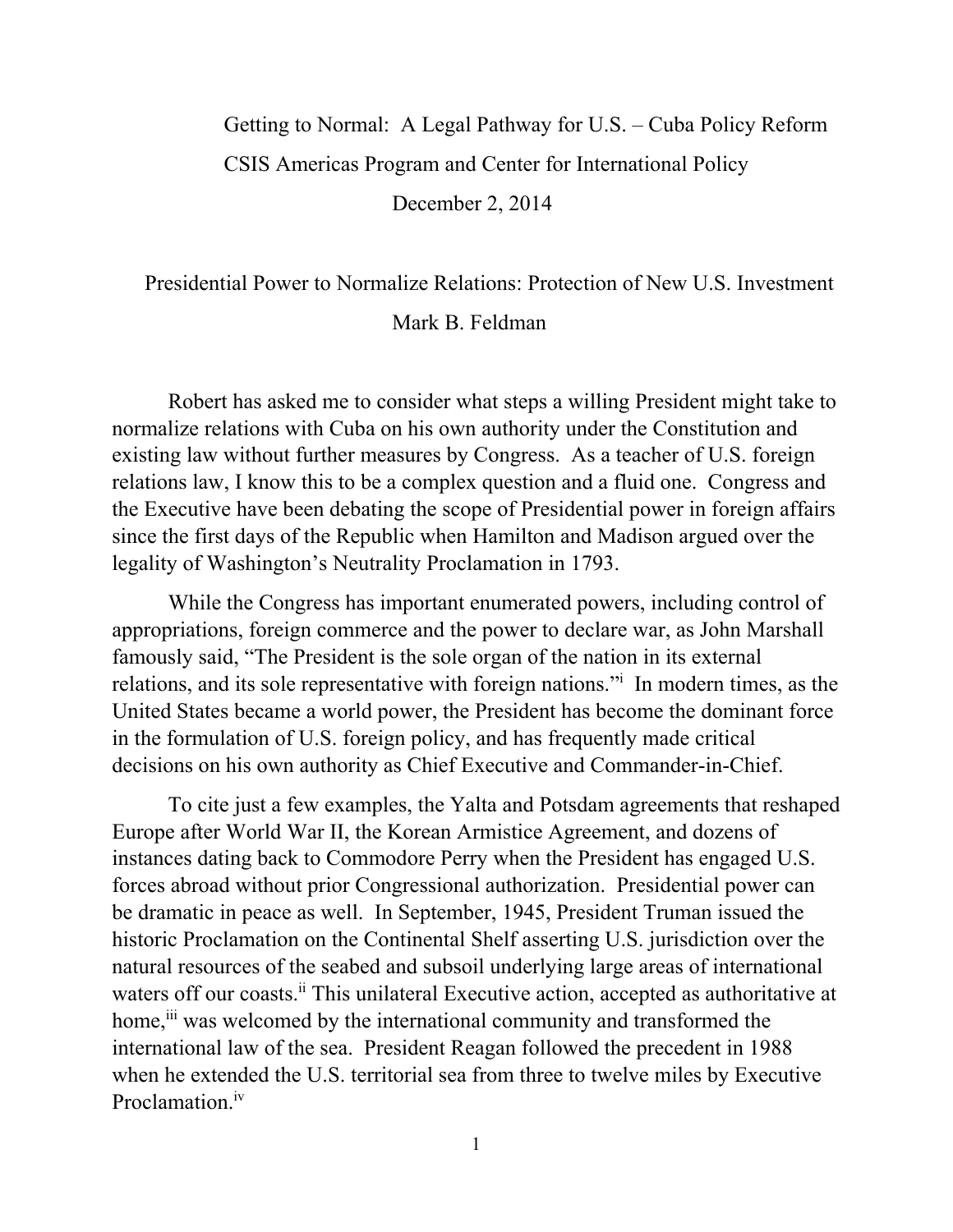Executive power is not unlimited, however, even in external affairs. Congress makes the laws and controls appropriations. When the Supreme Court barred President Truman from seizing the steel mills during the Korean War, it emphasized that Congress had implicitly prohibited such action by declining to provide that authority in law.<sup>v</sup> Further, Justice Jackson declared that "Presidential powers are not fixed but fluctuate, depending on their disjunction or conjunction with those of Congress."vi Elaborating on Jackson in the Iran claims litigation,<sup>vii</sup> the Court concluded that Congress had implicitly approved Executive action under the Algiers Accords even though no statute actually authorized the settlement. The Jackson framework is applied by the Roberts Court, vill so we can be sure that the Court will consider Helms-Burton<sup>ix</sup> in any litigation challenging future Executive action to normalize relations with Cuba.

There is much the President can do, however, under existing law. Executive authority has long been recognized in key areas relevant to U.S. - Cuba relations: (1) recognition and diplomatic relations; (2) international claims; (3) maritime boundaries; and (4) law enforcement. In my service as a State Department legal adviser, I participated in negotiating an executive agreement with Cuba on aircraft hijacking,<sup>x</sup> a *modus vivendi* on maritime boundaries,<sup>xi</sup> and a Maritime Boundary Agreement, transmitted to the Senate for advice and consent as a treaty, but implemented provisionally by renewable executive agreements.<sup>xii</sup> With imaginative lawyering, a willing Administration can find a way to move forward.

The Hijacking Agreement concluded with Cuba in February 1973 is a good example. President Nixon made the decision to negotiate with communist Cuba in October 1969 - early in his administration. Relations with Cuba were not friendly and Castro was not trusted. But the repeated hijacking of American aircraft to Havana by political dissidents was causing havoc in commercial aviation. We wanted Cuba to return hijackers to the United States for prosecution, or to prosecute them in Cuba, the policy adopted in the multilateral anti-terrorism treaties of the era. Cuba was willing, but Castro insisted on reciprocity requiring the U.S. to return or to prosecute Cubans who hijacked vessels and brought them to Florida.

This was a difficult issue for the Administration. Considerable effort and some tortured drafting was necessary to bridge the differences. In a few years, conflicts on this point brought the agreement to an untimely end, but not before it contributed to a dramatic reduction in hijackings. For present purposes, the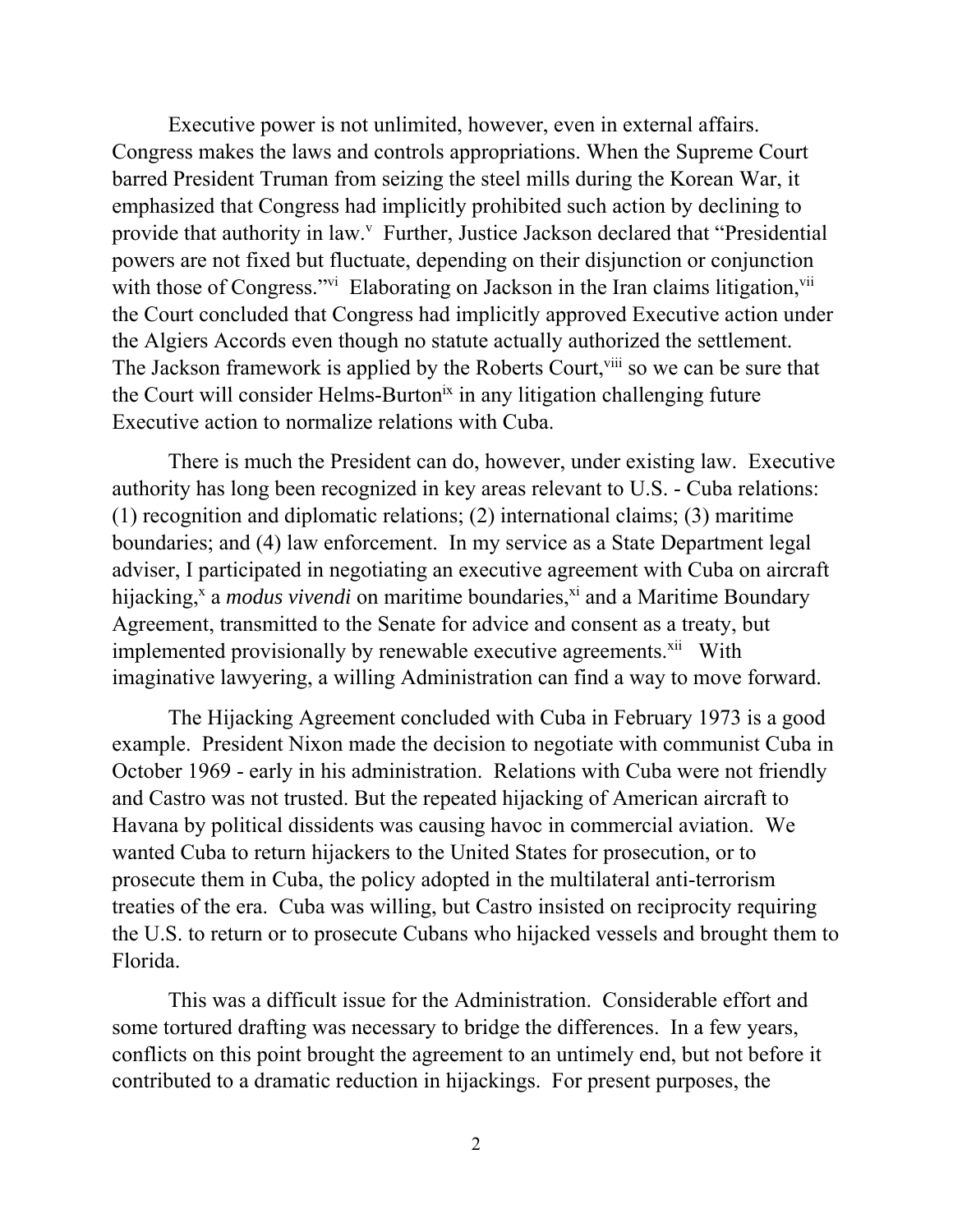important point is that these commitments were made by executive agreement based on the President's constitutional powers and standing statutory authority. Hearings were held by the Senate Foreign Relations Committee, but I don't recall anyone suggesting that a treaty was required. Law enforcement is an issue today in U.S. relations with Cuba, and I would think the Executive has ample authority to make progress in that area.

## Diplomatic Relations

The first issue on any normalization agenda would be restoration of diplomatic relations. President Eisenhower closed the U.S. Embassy in Havana and suspended diplomatic relations on January 3, 1961, but that action did not affect U.S. recognition of the Castro regime as the *de jure* government of Cuba. The same situation obtains with Iran; the U.S. recognizes the regime, but does not have diplomatic relations with it. Switzerland has acted as protecting power for the United States in Cuba, and formal diplomatic communications generally are made through the Swiss Embassy in Havana. The Swiss Ambassador played that role in the Hijacking negotiations, and I recall smoking a Cuban cigar with him in Miami.

Early in his administration, Jimmy Carter made some moves to normalize relations with Cuba, including the establishment of the U.S. Interests Section in the Swiss Embassy. Since 1977, the Section has done the work of an Embassy without the status. Should President Obama or his successor decide to resume diplomatic relations with Cuba, he can do so on his constitutional authority as Chief Executive. Under Article II of the Constitution, the President has plenary authority to decide on recognition and diplomatic relations. In 1933, FDR established relations with the Soviet Union and made a comprehensive claims settlement by executive agreement. Jimmy Carter did the same with China in 1979.

If Congress is unhappy, however, there could be push-back. The Executive will need funds to sustain the Embassy, and the Senate could block appointment of an Ambassador. If the latter should happen, however, the State Department can appoint a Charge d'Affairs to run the Embassy.

## Claims Settlement

Historically, resumption of diplomatic relations with communist regimes has been linked with an executive agreement providing a comprehensive claims settlement because both countries wanted such linkage – the U.S. to obtain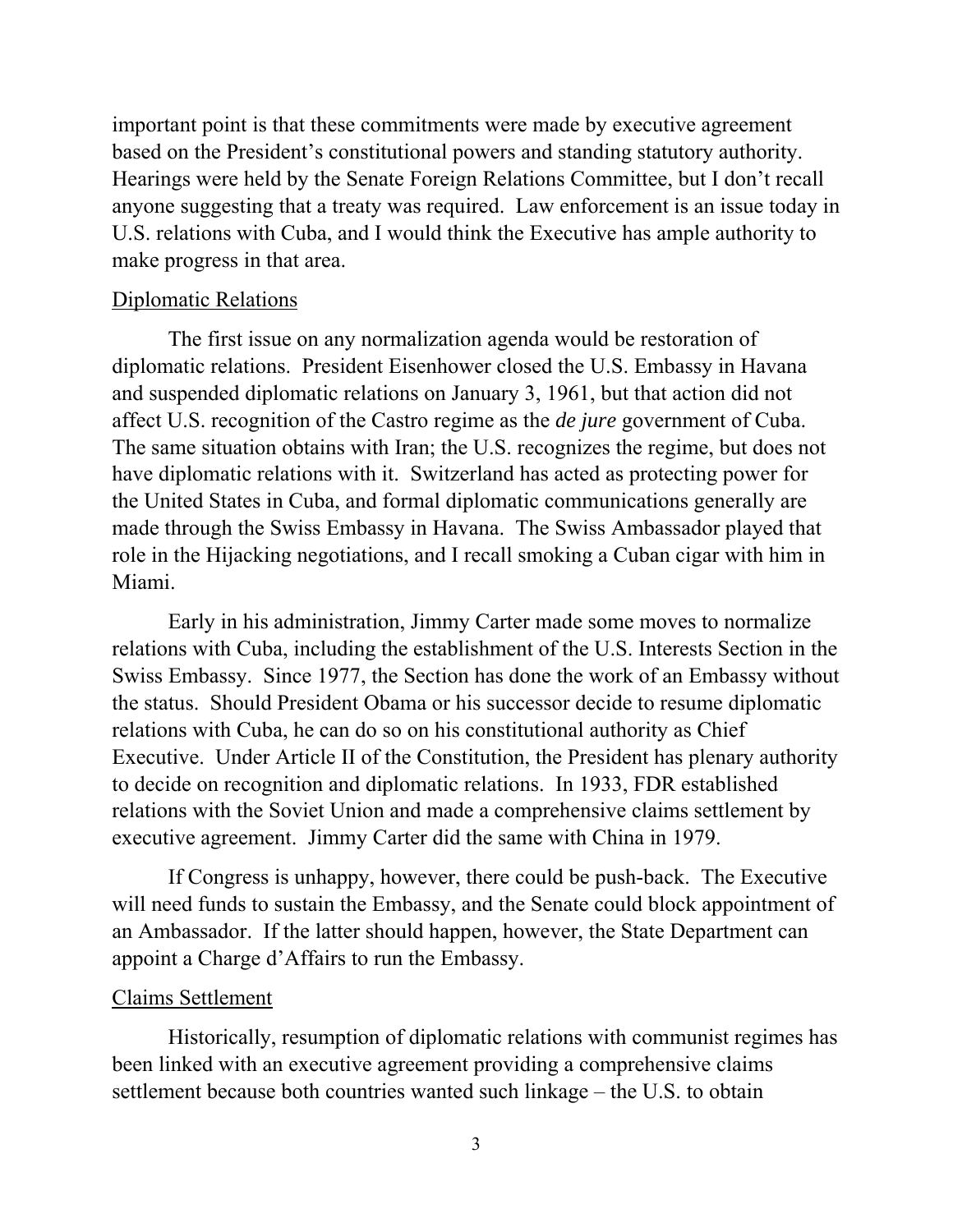compensation for American claimants; the other government to terminate or avoid litigation in U.S. courts. The pattern with the Soviet Union, Eastern Europe and China has been limited compensation for American claimants from foreign assets in the United States that had been seized by the U.S. government. These executive agreements, based on the Presidents sole authority, have been upheld by the Supreme Court as the supreme law of the land.xiii

Likewise, in the *Dames & Moore* case,<sup>xiv</sup> the Supreme Court upheld President Reagan's Executive Orders implementing the claims settlement with Iran negotiated by President Carter in the last hours of his Administration. As previously mentioned, however, in that case the Court found that Congress had implicitly approved international claims agreements by Executive action by many years of acquiescence. The question is whether Helms-Burton breaks that implied consent and restricts the President's freedom of action regarding Cuban claims.

There is a more fundamental problem, however. It is hard to see how the United States and Cuba could reach agreement on claims settlement. U.S. claims against Cuba run to billions of dollars; we do not have sufficient frozen Cuban assets to settle those claims; and it is difficult to imagine Cuba offering foreign exchange to pay U.S. claimants. Is there another option? Possibly. If U.S. sanctions regulations were relaxed and the Cubans were prepared to create the right opportunities for private investment, American entities with large claims against Cuba might be able to recoup some of their losses through new investment. Absent a comprehensive settlement, however, investors would have to worry about political risk in Cuba and in the United States.

Here, too, a willing President could find ways to be helpful through active diplomacy looking towards normalization of relations and, possibly, by negotiating a bilateral executive agreement, providing an inter-governmental framework dealing with sanctions, claims and investment issues. The President probably could not, on his own authority, conclude a traditional investment agreement with reciprocal liability for the U.S. government, but he certainly could negotiate an executive agreement with Cuba providing Cuban protections for American investors who chose to take advantage of the arrangements. The Foundation Agreement that the Clinton Administration made with Germany concerning Holocaust claims is a precedent. The Supreme Court held unconstitutional a California statute deemed inconsistent with Executive policy embraced by the agreement.<sup>xv</sup>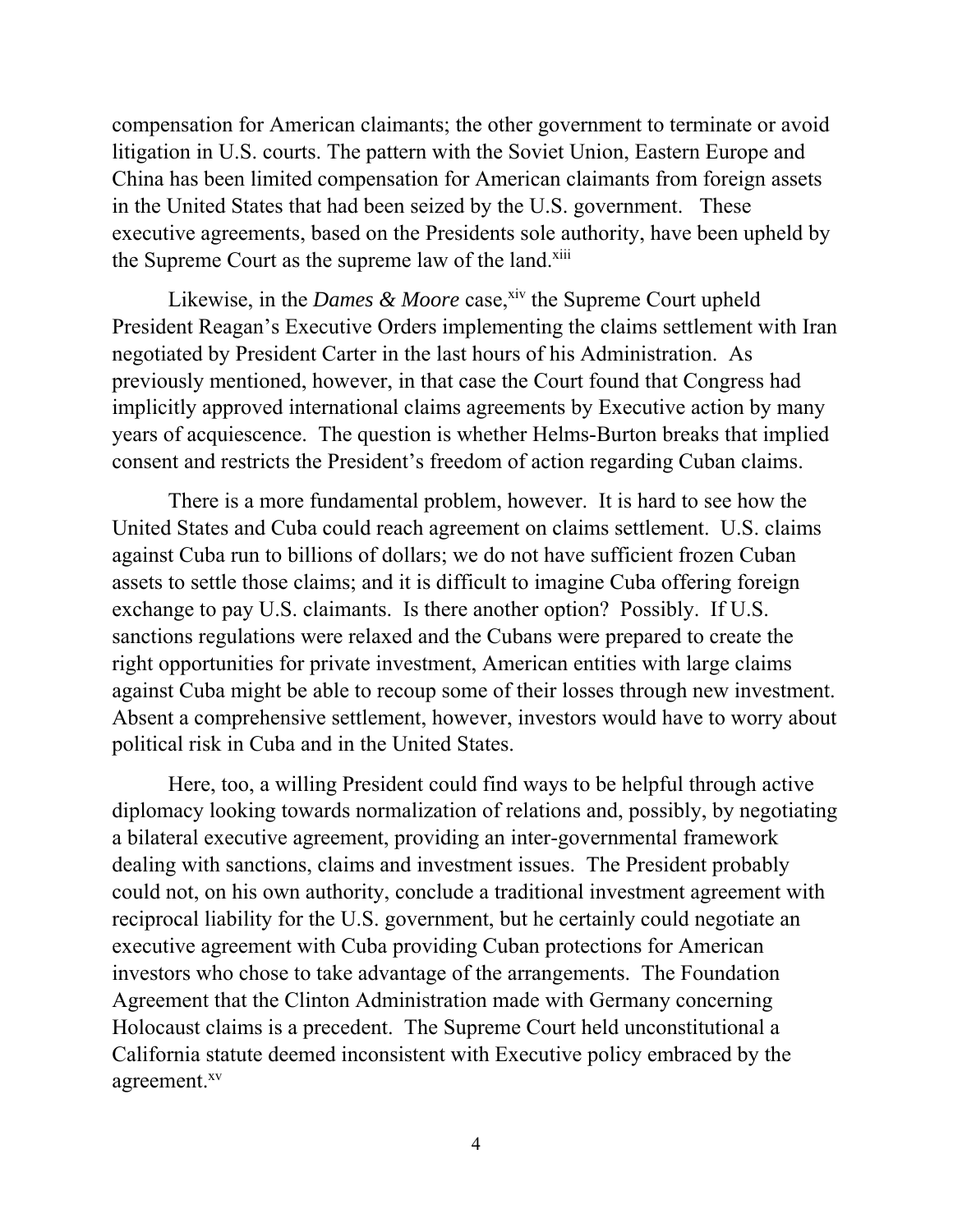An investment agreement with Cuba could offer willing investors Cuban guarantees, impartial procedures for resolution of disputes, and assured funding for the expenses of a claims tribunal and for payment of awards that might require contributions from both Cuba and participating investors. Commercial insurance could also be engaged to cover some of these risks. Significant legal work would have to be done to develop these concepts, not to mention economic analysis, consultation with stake holders, and exploration of diplomatic possibilities in a highly charged political environment. The primary requisite, however, is political will in both Washington and Havana.

One note of caution before closing: As we speak, the nation is deeply divided over President Obama's actions on immigration, and the Supreme Court is deciding whether the President can disregard a statute allowing an American citizen born in Jerusalem to insist on a U.S. passport that describes his place of birth as Israel.<sup>xvi</sup> Such a statement in a formal diplomatic communication would be inconsistent with the long-established U.S. position that the legal status of Jerusalem remains to be determined. This position is an expression of U.S. recognition policy held by every American President since Harry Truman.

At oral argument, however, the Court was sharply divided on ideological grounds, and the outcome is in doubt. Contrary to traditional expectations, the conservative Justices were strongly resistant to the government's foreign policy concerns, while the liberals were supportive. The Justices also directed a surprising amount of attention to current events in the mid-east. We have to wait for the decision, but I worry that political divisions between a democratic President and a republican Congress might be reflected in a more political judicial process that could influence constitutional jurisprudence in coming years.

\*\*\*\*

 $\overline{a}$ 

<sup>i</sup> *U. S. v. Curtiss‐Wright,* 299 U.S. 304 (1936).

ii Proclamation 2667, September 28, 1945.

III Executive Order 9633, reserving and setting aside the resources of the continental shelf and placing them for administrative purposes, pending legislative action, under the jurisdiction and control of the Secretary of the Interior, was released with the foregoing proclamation. For text see 3 CFR, 1943‐1948 Comp., p. 437.